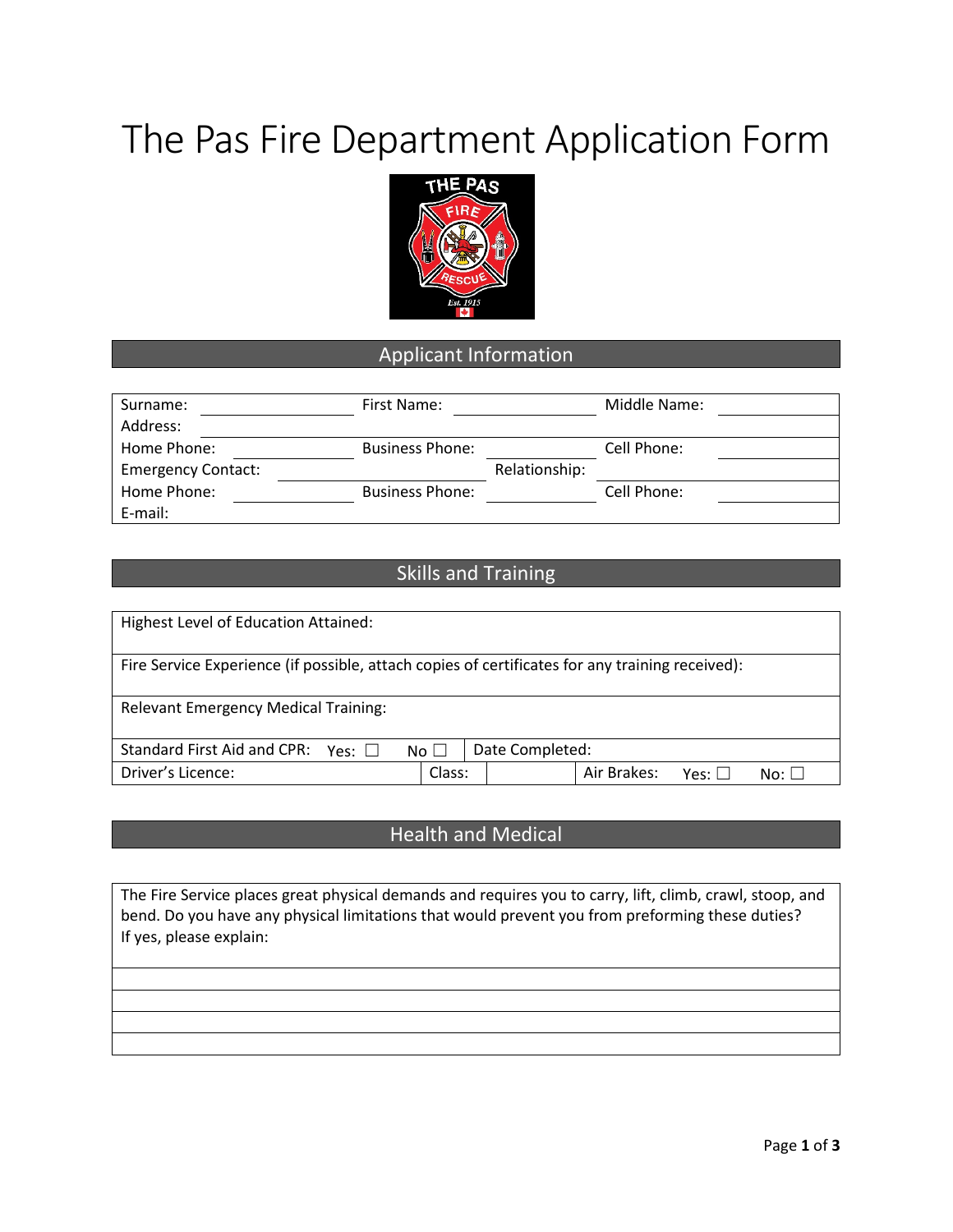### Personal Information

| As part of the application process you will need to provide a RCMP back ground check. It is a       |                                                                                 |                     |                     |            |  |
|-----------------------------------------------------------------------------------------------------|---------------------------------------------------------------------------------|---------------------|---------------------|------------|--|
| requirement to have your back ground check attached to this application or to have at least applied |                                                                                 |                     |                     |            |  |
| for your background check with the RCMP                                                             |                                                                                 |                     |                     |            |  |
| Have you attached a copy of your RCMP background check to this application?                         | Yes: $\Box$                                                                     | $No: \Box$          |                     |            |  |
| Have you applied to the RCMP to acquire a background check?                                         |                                                                                 |                     | Yes: $\square$      | $No: \Box$ |  |
|                                                                                                     | Have you ever been convicted for anything other than a minor traffic violation? |                     |                     | $No: \Box$ |  |
| If yes, please explain:                                                                             |                                                                                 |                     |                     |            |  |
| <b>REFERENCES</b>                                                                                   |                                                                                 |                     |                     |            |  |
| <b>NAME</b>                                                                                         | <b>ADDRESS</b>                                                                  | <b>PHONE NUMBER</b> | <b>RELATIONSHIP</b> |            |  |
|                                                                                                     |                                                                                 |                     |                     |            |  |
|                                                                                                     |                                                                                 |                     |                     |            |  |
|                                                                                                     |                                                                                 |                     |                     |            |  |

## Reasons for Joining Department

| In 400 words or less please explain why you want to join The Pas Fire Department in the space<br>provided: |
|------------------------------------------------------------------------------------------------------------|
|                                                                                                            |
|                                                                                                            |
|                                                                                                            |
|                                                                                                            |
|                                                                                                            |
|                                                                                                            |
|                                                                                                            |
|                                                                                                            |
|                                                                                                            |
|                                                                                                            |
|                                                                                                            |
|                                                                                                            |
|                                                                                                            |
|                                                                                                            |
|                                                                                                            |
|                                                                                                            |
|                                                                                                            |
|                                                                                                            |
|                                                                                                            |
|                                                                                                            |
|                                                                                                            |
|                                                                                                            |
|                                                                                                            |
|                                                                                                            |